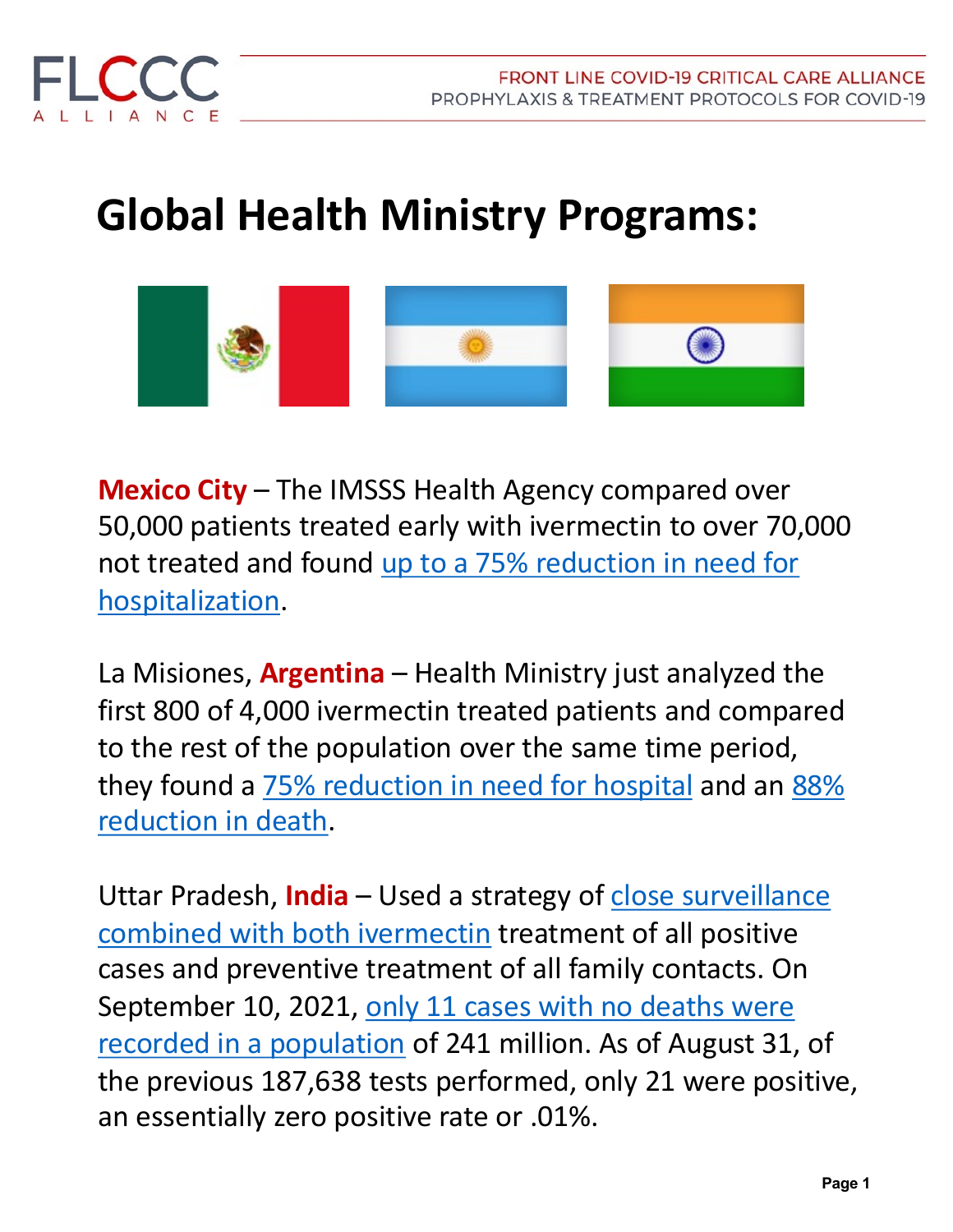



## **Global Health Ministry Programs:**



The **Brazilian** city of Itajai offered ivermectin as prevention to the entire city's population with 133,051 (60%) agreeing to take ivermectin every two weeks for 6 months. The city health service collected data on the entire population prospectively and found that Ivermectin users had a 70% [lower mortality rate, and a 67% lower hospitalization rate](https://www.cureus.com/articles/82162-ivermectin-prophylaxis-used-for-covid-19-a-citywide-prospective-observational-study-of-223128-subjects-using-propensity-score-matching)  while the citywide COVID mortality fell from 6.8% to 1.8% during the program.

La Pampas, **Argentina** – Health Ministry compared over 2,000 patients they treated early with ivermectin to over 12,000 without treatment and found that in patients over 40, rates of [ICU admission and death both fell by 40%.](https://zenodo.org/record/5525362)